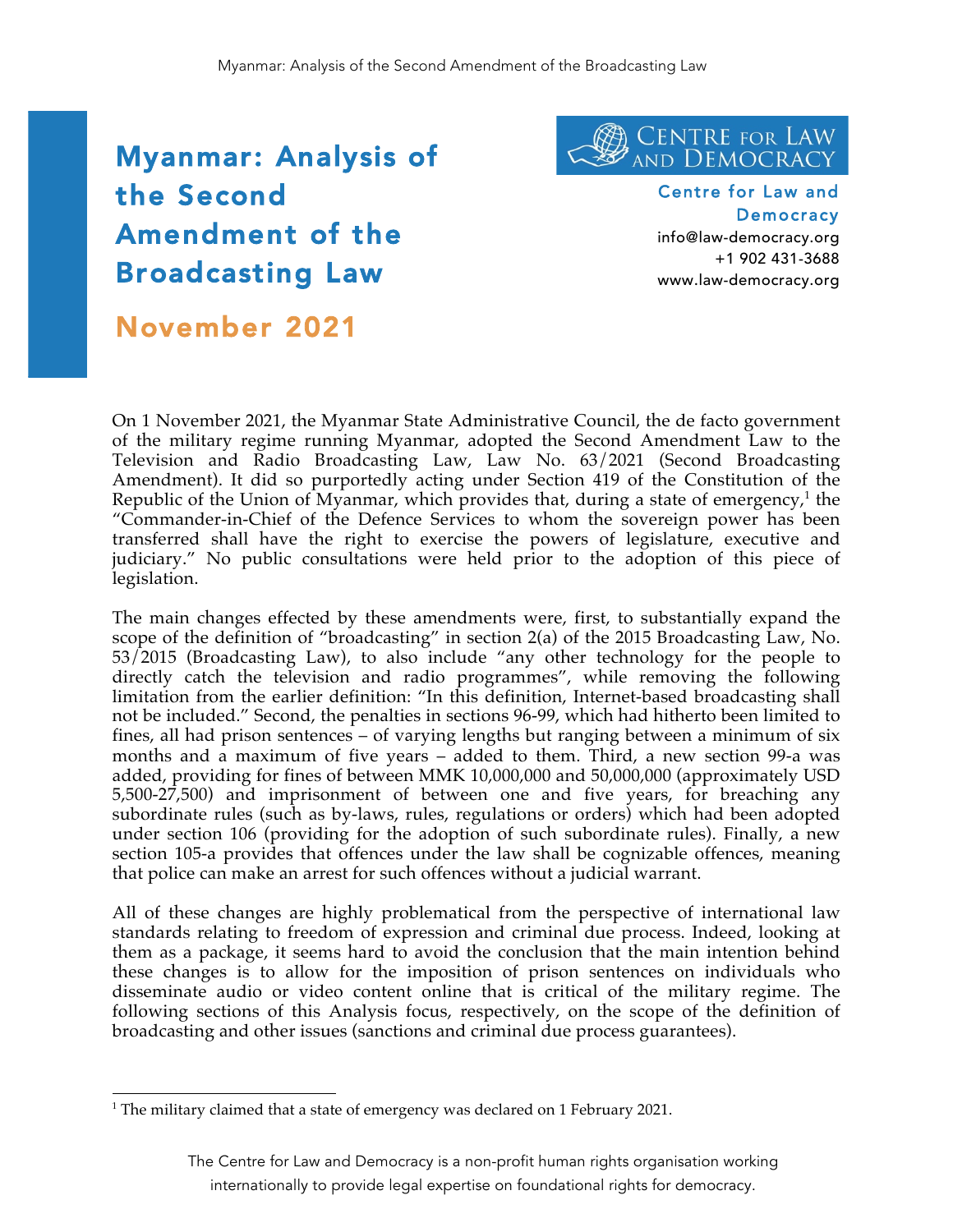### Scope of Broadcasting

The exact nature of the expansion of scope of the definition of "broadcasting" through the Second Broadcasting Amendment depends on what is understood by the term "television and radio programmes". Neither this, nor either "television" or "radio" separately, are defined in the Broadcasting Law. It seems quite clear that the intention behind these amendments, given that they removed the explicit exclusion of "Internet-based broadcasting", is to cover the dissemination of at least certain types of video or audio content online. What is not clear is how far this will go. At one extreme, it could be deemed to cover even a video or audio clip disseminated over commercial websites such as YouTube, Facebook or TikTok. Other options are that it would cover: anyone who disseminates video or audio content over a private website, anyone who regularly disseminates video or audio content, or perhaps only those who include news among their offerings; print media outlets that also disseminate video or audio content (which is virtually all such outlets today); or only online entities that more closely resemble radio or television stations. Yet another possibility is that the scope of this will be defined through subordinate legislation, such as by-laws, rules or regulations.<sup>2</sup>

According to international law, any restriction on freedom of expression must be set out in a law that is clear and accessible. The discussion below on the implications of expanding scope of the definition of "broadcasting" makes it very clear that this does represent a restriction on freedom of expression. As such, the very fact that the scope of new definition is so unclear renders it illegitimate as a restriction on freedom of expression.

The most significant implication of expanding the scope of the definition of "broadcasting" is that any entity which wishes to engage in broadcasting must, pursuant to section 31(a) of the Broadcasting Law, obtain a licence prior to starting broadcasting activities.<sup>3</sup> Pursuant to section 14(b) of the Law, the Council is responsible for issuing broadcasting licences, while sections 31-36 set out reasonably detailed rules governing the licence application process. It is quite clear from these rules that the issuing of licences is a discretionary matter which depends, among other things, on "broadcasting policy, interest of potential broadcasters and market capacity and the public interest" (section  $34(a)$ ). The Broadcasting Law also sets out various grounds for revoking a licence, including a serious violation of the legal rules or programme standards (section 42(d)). Licensees must also pay a licence fee (section 45). Operating a broadcasting service without a licence is, pursuant to sections 92, 93 and 95, prohibited, subject to fines and now, with the amendments, prison sentences (see sections 96, 97 and 99).

According to international law, while it is legitimate to require broadcasters to obtain a licence, it is not appropriate to require this of the print media. Indeed, even registration requirements for the print media are looked on with suspicion under international law and are not legitimate if the grant officials the discretion to refuse registration. For example, in their 2003 Joint Declaration, the UN Special Rapporteur on Freedom of Opinion and Expression, the Organization for Security and Co-operation in Europe (OSCE) Representative on Freedom of the Media, and the Organization of American States (OAS) Special Rapporteur on Freedom of Expression stated:

The Centre for Law and Democracy is a non-profit human rights organisation working

internationally to provide legal expertise on foundational rights for democracy.

 $\frac{1}{2}$  $<sup>2</sup>$  Normally, under the Broadcasting Law, these would be issued by the Ministry of Information with the</sup> consent of the cabinet.

 $3$  See also sections 92, 93 and 95, which prohibit the operation of a broadcasting service without a licence or where the licence has been terminated, revoked or suspended.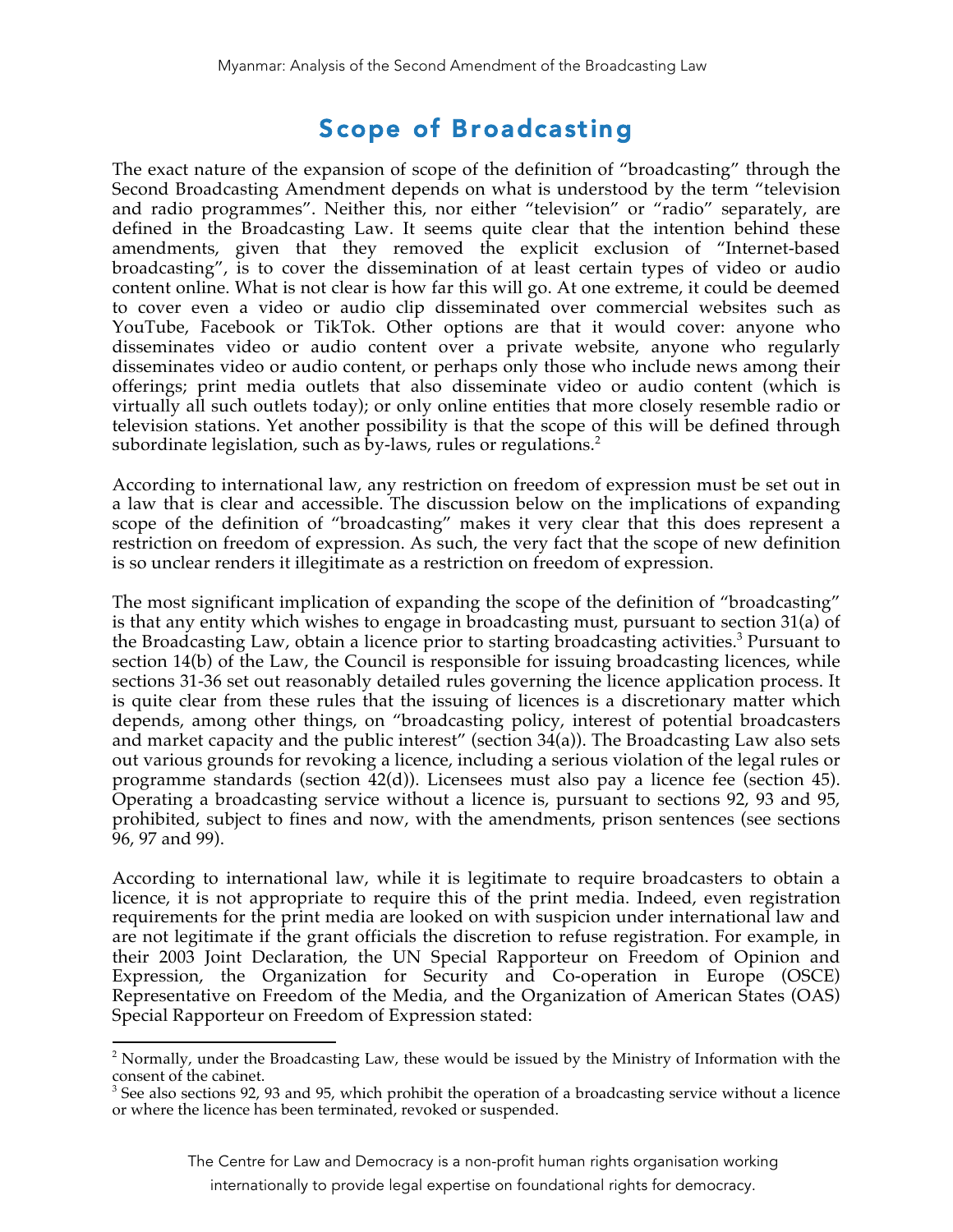Imposing special registration requirements on the print media is unnecessary and may be abused and should be avoided. Registration systems which allow for discretion to refuse registration, which impose substantive conditions on the print media or which are overseen by bodies which are not independent of government are particularly problematical.<sup>4</sup>

The fact that print media outlets offer audio and audio-visual content through their websites, already an increasingly common practice at the time the 2003 Joint Declaration was adopted, clearly does not affect this standard.

Although the special rapporteurs have not specifically addressed the issue of licensing of Internet activities, this issue was addressed in the Council of Europe's Declaration on freedom of communication on the Internet, Principle 4 of which states, in part:

Furthermore, the active participation of the public, for example by setting up and running individual websites, should not be subject to any licensing or other requirements having a similar effect.<sup>5</sup>

It is clearly impractical to try to impose a licensing requirement on the activities of individuals through social media and this would in any case represent an even more serious breach of the right to freedom of expression than licensing individual websites.

The question of whether it is legitimate to require online entities that effectively operate as radio or television stations to obtain a licence is more complex. This is not the practice in a large majority of democratic States. An important reason for this is that scarcity, which is a key justification for licensing other broadcasters, simply does not exist online. Furthermore, licensing online broadcasters would likely constrain the growth and development of this sector, undermining diversity, a key freedom of expression value. There is an ongoing debate about how to ensure fair competition between licensed broadcasters and the large on-demand or over the top services with which they now compete, such as Netflix or Amazon Prime Video, which operate largely free of regulatory constraints.

At a minimum, to be legitimate under international law, any requirement for online broadcasters to be licensed would need to include a very clear definition of which services it applied to, which should be limited to entities which effectively operate as radio or television stations, and be justified by reference to a legitimate aim, such as fair competition or the promotion of diversity. This clearly does not apply to non-profit operators which would, as a result, need to be excluded from the obligation to obtain a licence. The Second Broadcasting Amendment clearly fails to meet these standards.

The Broadcasting Law also sets out a number of specific rules relating to different types of broadcasting services – public service, commercial, community, government and broadcast

The Centre for Law and Democracy is a non-profit human rights organisation working

internationally to provide legal expertise on foundational rights for democracy.

 $\frac{1}{4}$ <sup>4</sup> Adopted 18 December 2003. The special rapporteurs have been adopting Joint Declarations on freedom of expression themes together since 1999, all of which are available at: of expression themes together since 1999, all of which are available at: https://www.osce.org/fom/66176. See also General Comment No. 34, 12 September 2011, para. 39, https://www2.ohchr.org/english/bodies/hrc/docs/gc34.pdf. General Comments are authoritative interpretations of rights that are issued periodically by the UN Human Rights Committee, the official body that oversees compliance with the *International Covenant on Civil and Political Rights* (ICCPR), the main UN treaty guaranteeing civil and political human rights.<br>
<sup>5</sup> Adopted by the Committee of Ministers on 28 May 2003,

https://search.coe.int/cm/Pages/result\_details.aspx?ObjectId=09000016805dfbd5.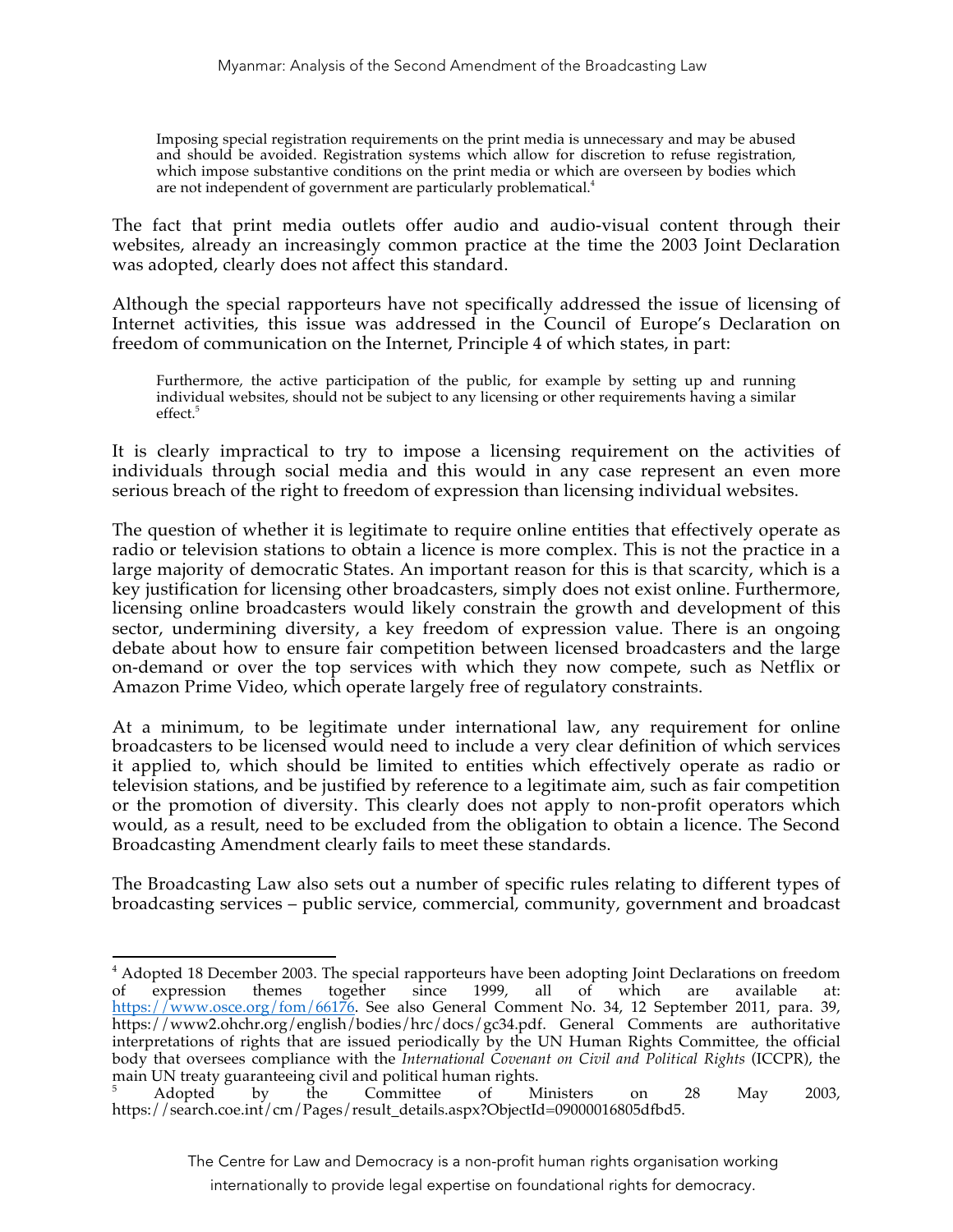distribution services (sections 46-66) – and then a number of rules that govern all broadcasting services. Some of the latter include:

- Allocating minimum percentages of time to programmes produced locally and by independent producers (section 67).
- Broadcasting programmes for special audiences (section 69).
- Preserving programmes for 28 days (section 70).
- Providing programmes of "high historical value" to various archival bodies (section 71).
- Respecting various rules relating to advertising (sections 72-4).
- Respecting the broadcasting code of conduct (sections 75-82). The code shall impose a number of obligations on broadcasters, including to respect balance and impartiality in the news, to strive for accuracy in the news, to classify programmes, to show respect in terms of taste and decency, and in relation to religion, human rights issues and the coverage of crime.
- Rectifying mistakes and providing a right of reply (sections 84-6).

It is quite clear that while it may be legitimate to impose these sorts of requirements on professional broadcasters, and potentially also on the audio and video content disseminated by print media outlets, these sorts of requirements are entirely inappropriate for most of the audio and video content disseminated over social media platforms or through other private websites (other than those operated by professional media). Consider, for example, the absurdity of requiring a commercial company which hosted an advertising video clip on its website to offer a right of reply or to produce programmes for special audiences, or even of requiring a private video blogger to allocate time to independent producers. The code of conduct, in particular, is specifically designed to apply only to professional broadcasters.

#### Recommendations

- ! The expansion of the definition of "broadcasting" should be removed entirely and replaced with the earlier definition of this.
- ! At a minimum, the definition of "broadcasting" should, insofar as it applies to online dissemination of content, be clear in scope, be limited to entities that which effectively operate as radio or television stations, be justified by reference to a legitimate aim and exclude non-profit services.

### Other Issues

An important part of the Second Broadcasting Amendment is devoted to adding imprisonment as a sanction to the fines currently found in sections 96-99 of the Broadcasting Law, effectively transforming them from administrative into criminal offences. These changes are as follows:

• The section 96 sanction, for breach of section 92, namely operating a broadcasting service without a licence, has been increased from MMK 30-50,000,000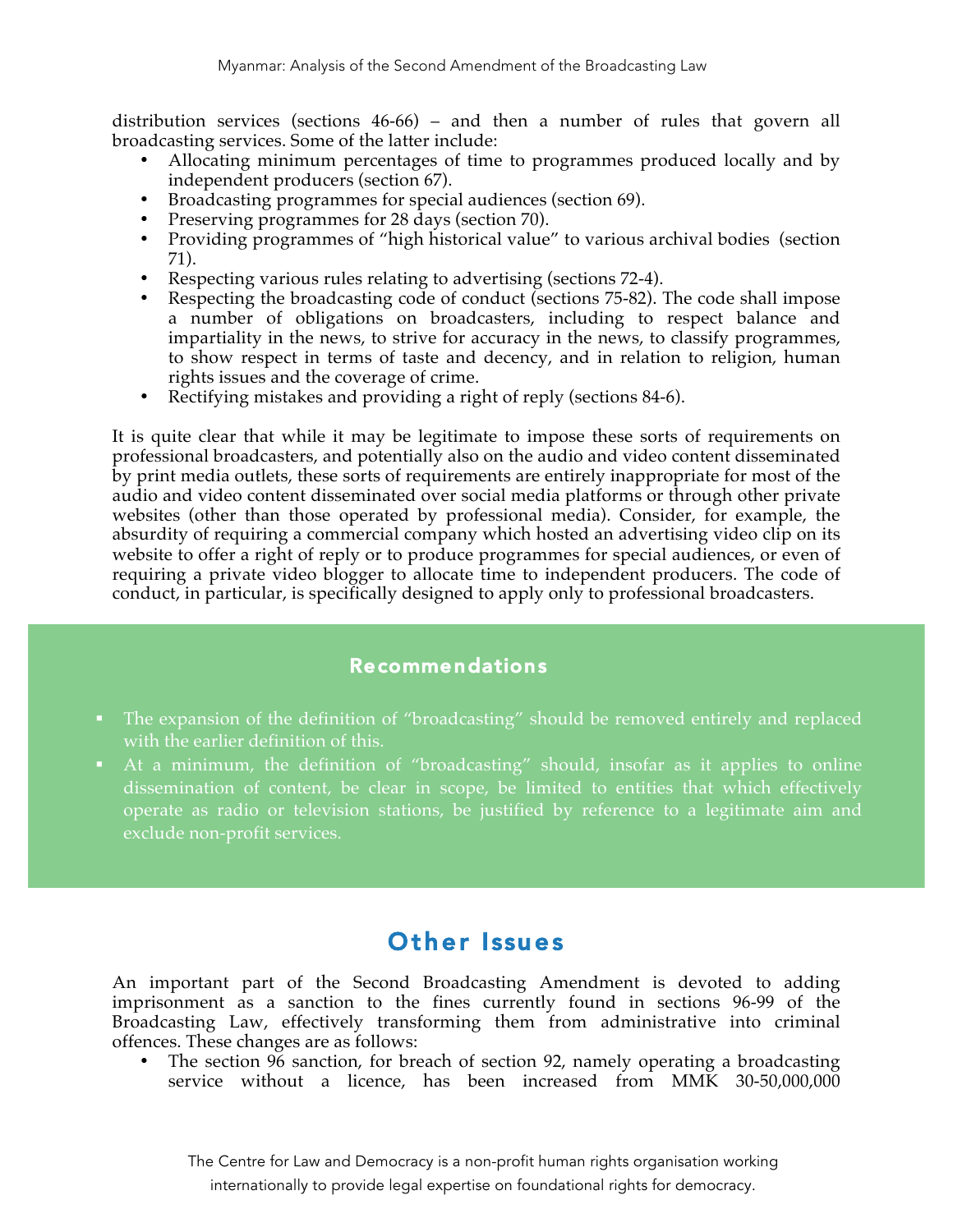(approximately USD 16,500-27,500) to the same fine and/or imprisonment of between three and five years.

- The section 97 sanction, for breach of section 93, namely continuing to operate a broadcasting service after termination of the licence, has been increased from MMK 5-10,000,000 (approximately USD 2,750-5,500) to the same fine and/or imprisonment of between six months and one year.
- The section 98 sanction, for breach of section 94, namely operating a broadcasting service in breach of the rules on concentration of ownership or having deliberately provided wrong information on a licence application, has been increased from MMK 10-30,000,000 (approximately USD 5,500-16,500) to the same fine and/or imprisonment of between one and three years.
- The section 99 sanction, for breach of section 95, namely continuing to operate a broadcasting service after the licence has been suspended or revoked, has been increased from MMK 30 to 50,000,000 (approximately USD 16,500-27,500) to the same fine and/or imprisonment of between three and five years.

A new section 99-a is similar in its effect. It provides for fines of between MMK 10- 50,000,000 (approximately USD 5,500-27,500) and imprisonment of between one and five years for breaching any subordinate rules – specifically "bylaw, rules, discipline, notification, order, directive or any item of procedure" – adopted under section 106 (which provides for the adopting of such subordinate rules). Previously, section 87 allowed for administrative sanctions to be imposed on broadcasters which breached the law or "rules or regulations adopted by the Council". Section 88 provided that the sanction "shall depend on the gravity and frequency of the offense or violation" and then set out a range of possible sanctions starting with warnings and going up to licence revocation.

Under international law, sanctions for breaches of rules which impose restrictions on freedom of expression must themselves be proportionate, even where some sanction is warranted. While it is appropriate to impose sanctions for all of the actions set out in sections 92-95, imprisonment is a wholly excessive sanction for them. These are administrative wrongs for which administrative sanctions, i.e. fines, are appropriate. Looked at from another perspective, breach of all of these rules would normally be motivated by financial considerations, so a financial penalty is an appropriate way to address them.

Beyond this, general principles relating to the right to liberty, protection against cruel and unusual punishment and criminal due process rights also mean that any sentence of imprisonment must be strictly proportionate to the gravity of the crime committed. These principles mean that minimum sentences, especially for crimes which "apply to offences that can be committed in various ways, under a broad array of circumstances and by a wide range of people", are likely to breach human rights standards.<sup>6</sup> The offences covered by sections 92-95 of the Broadcasting Law, in particular the ongoing operation of a broadcasting service without a current licence, fit all of these descriptions, whether or not the scope of this obligation is interpreted broadly or narrowly. For example, many different individuals may be considered to play a part in the ongoing operation of radio or television station, all of whom might be caught by these rules. In contrast, the fines that were available previously would presumably be levied on the corporate actor which owned the station.

 <sup>6</sup>  $6$  See, for example, R. v. Lloyd, [2016] 1 SCR 130, para. 35 (Supreme Court of Canada), https://scccsc.lexum.com/scc-csc/scc-csc/en/item/15859/index.do.